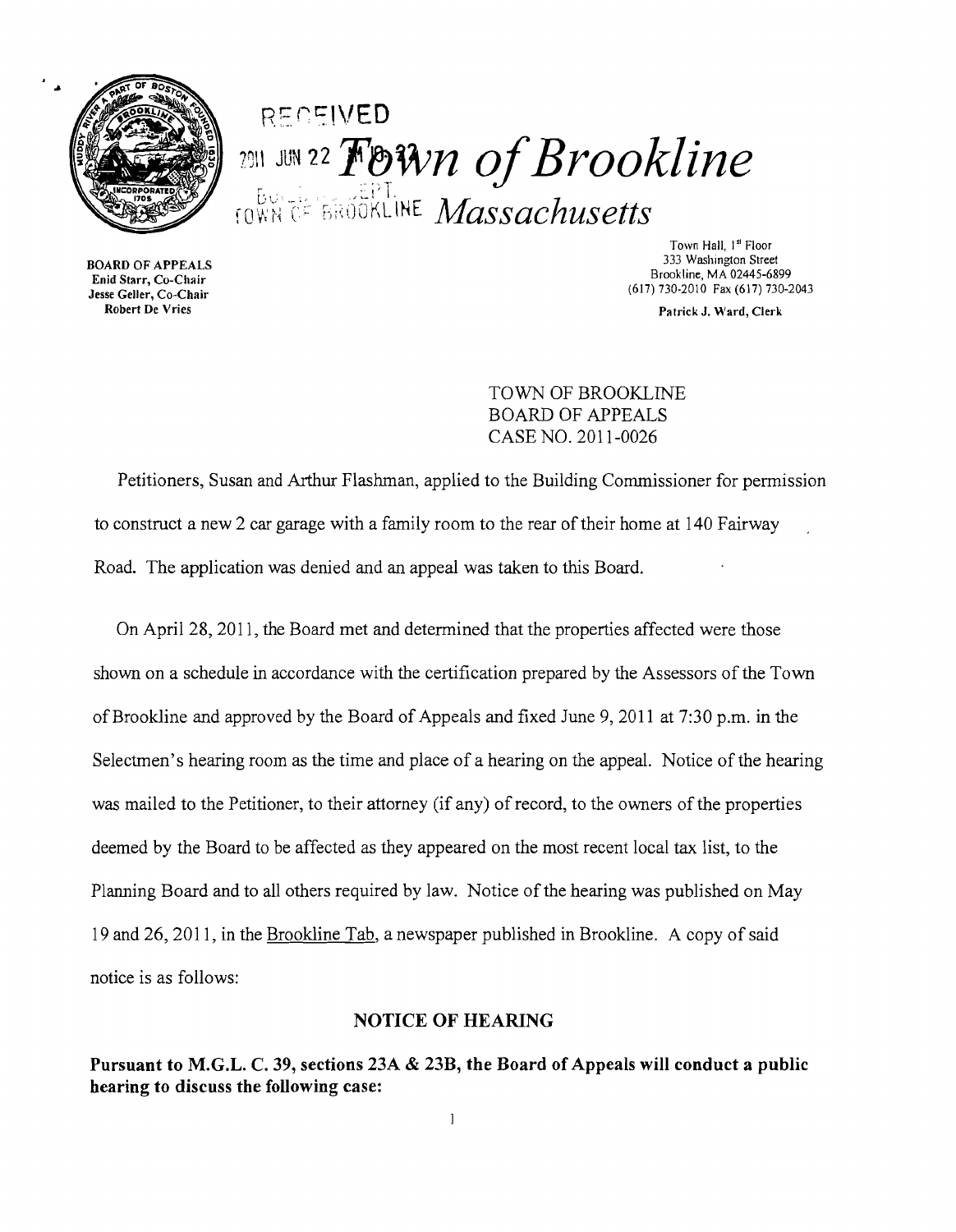Petitioner: FLASHMAN, ARTHUR & FRANK, SUSAN Owner: FLASHMAN, ARTHUR & FRANK, SUSAN Location of Premises: 140 FAIRWAY RD Date of Hearing: **JUNE 09, 2011** Time of Hearing: 7:30 p.m. Place of Hearing: Selectmen's Hearing Room, 6<sup>th</sup> Floor

A public hearing will be held for a variance and/or special permit from:

- 1. 5.09.2.a; Design Review, special permit required.
- 2. 5.43; Exceptions to Yard and Setback Regulations, special permit required.
- 3. 5.60; Side Yard Requirements, variance required.

Amend as required, Board of Appeals case # 2263

## ofthe Zoning By-Law to GARAGE ADDITION RTEQUIRING BOA RELIEF at 140 FAIRWAY RD.

Said premise located in a S-15 (single-family) residence district.

*Hearings, once opened, may be continued by the Chair to a date and time certain. No further notice will be mailed to abutters or advertised in the TAB. Questions regarding whether a hearing has been continued, or the date and time ofany hearing may be directed to the Zoning Administrator at* 617-734-2134 *or check meeting calendar at:http://calendars.town.brookline.ma.usIMasterTownCalandarl?FormID=158.* 

The Town of Brookline does not discriminate on the basis of disability in admission to, access to, *or operations ofits programs, services or activities. Individuals who need auxiliary aidsfor*  effective communication in programs and services of the Town of Brookline are invited to make *their needs known to the ADA Coordinator, Stephen Bressler, Town ofBrookline,* 11 *Pierce Street, Brookline, MA 02445. Telephone:* (617) *730-2330; TDD* (617) *730-2327.* 

#### Enid Starr Jesse Geller Robert De Vries

At the time and place specified in the notice, this Board held a public hearing. Present at the

hearing was Chairman, Mark Zuroff and Board Members, Jonathan Book and Christina Wolfe.

The case was presented by the Petitioner, Arthur Flashman and his wife Susan. They were also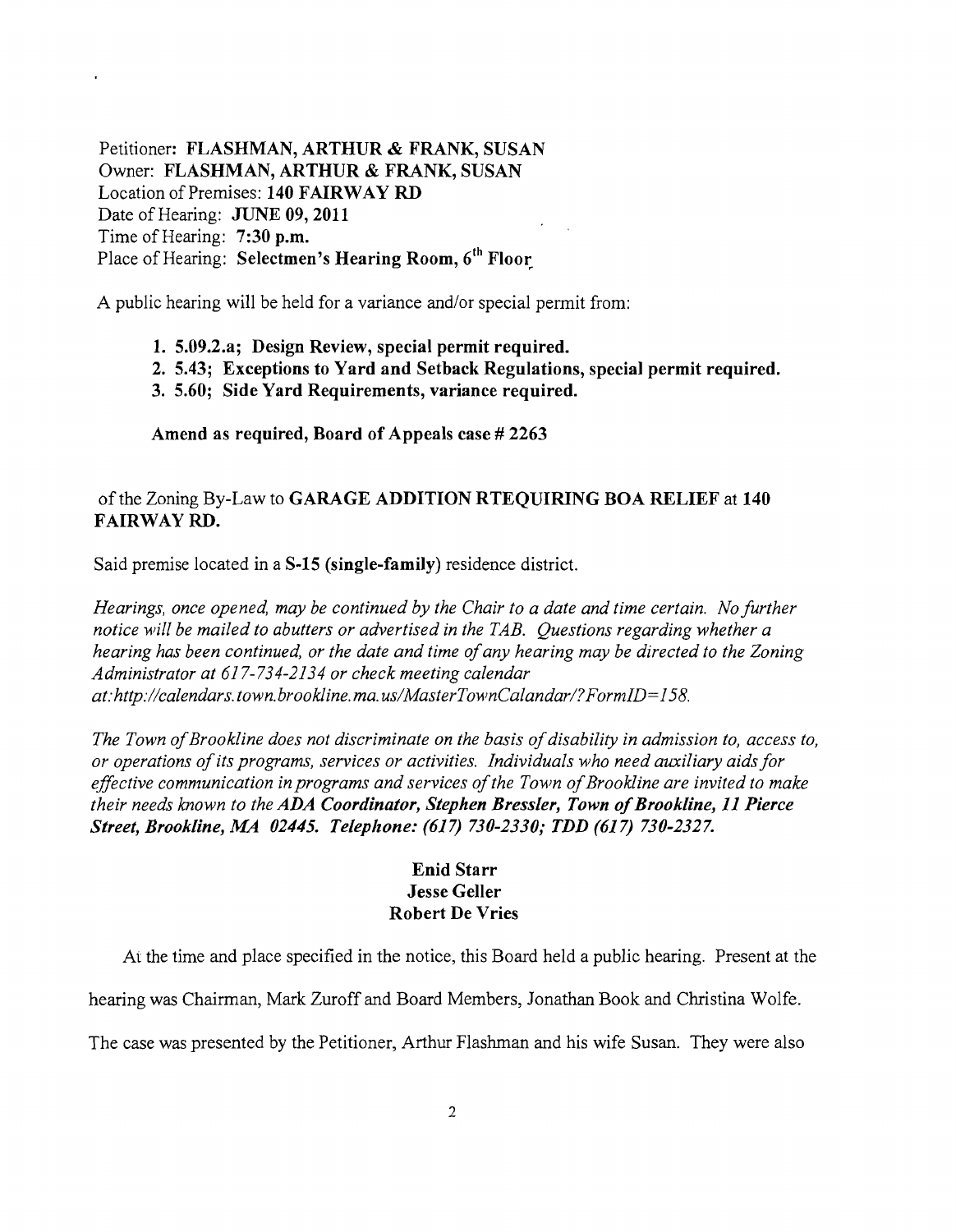accompanied by their architect, Anne Snelling-Lee of  $a + s$  studios, 54 Carver Road, Newton, MA 02136.

Mr. Flashman described his home as a single-family brick French colonial built in 1938. His neighborhood is residential located west of Reservoir Street and north of Boylston Street. The two-story dwelling has an open-ended carport built in 1978 on the east side of the home as well as an existing garage. The neighborhood homes are similar to his own.

Mr. Flashman said that they are proposing to remove the existing carport and construct a new single-story addition on the dwelling's northeast and rear sides. The project would add 810 square feet of new gross floor area and a 515 square foot garage, he said. The existing garage will be converted to accommodate a mudroom and new kitchen. The new addition behind the garage will encompass a new family room, laundry room and half bath. In order to construct the addition, a portion of the gutter and roof will be removed and reframed; the new roof will be clad in slate and will match the height of the existing roofline. Mr. Flashman said he is also proposing to replace doors, windows, and interior mechanical systems. Finally, he said that they desired to alter their driveway configuration to accommodate the moved garage door. The proposed driveway alterations would preserve the  $17'3$  %" curb cut, and will widen to  $21'$ -6" to allow for entry to the new garage. The proposed driveway width comfortably allows access for two cars since the applicant is intending to use one bay of the garage primarily as storage. As a counter balancing amenity for relief from the side yard requirement, Mr. Flashman said that they intended to provide new landscaping on the garage side addition for screening from the neighboring property.

3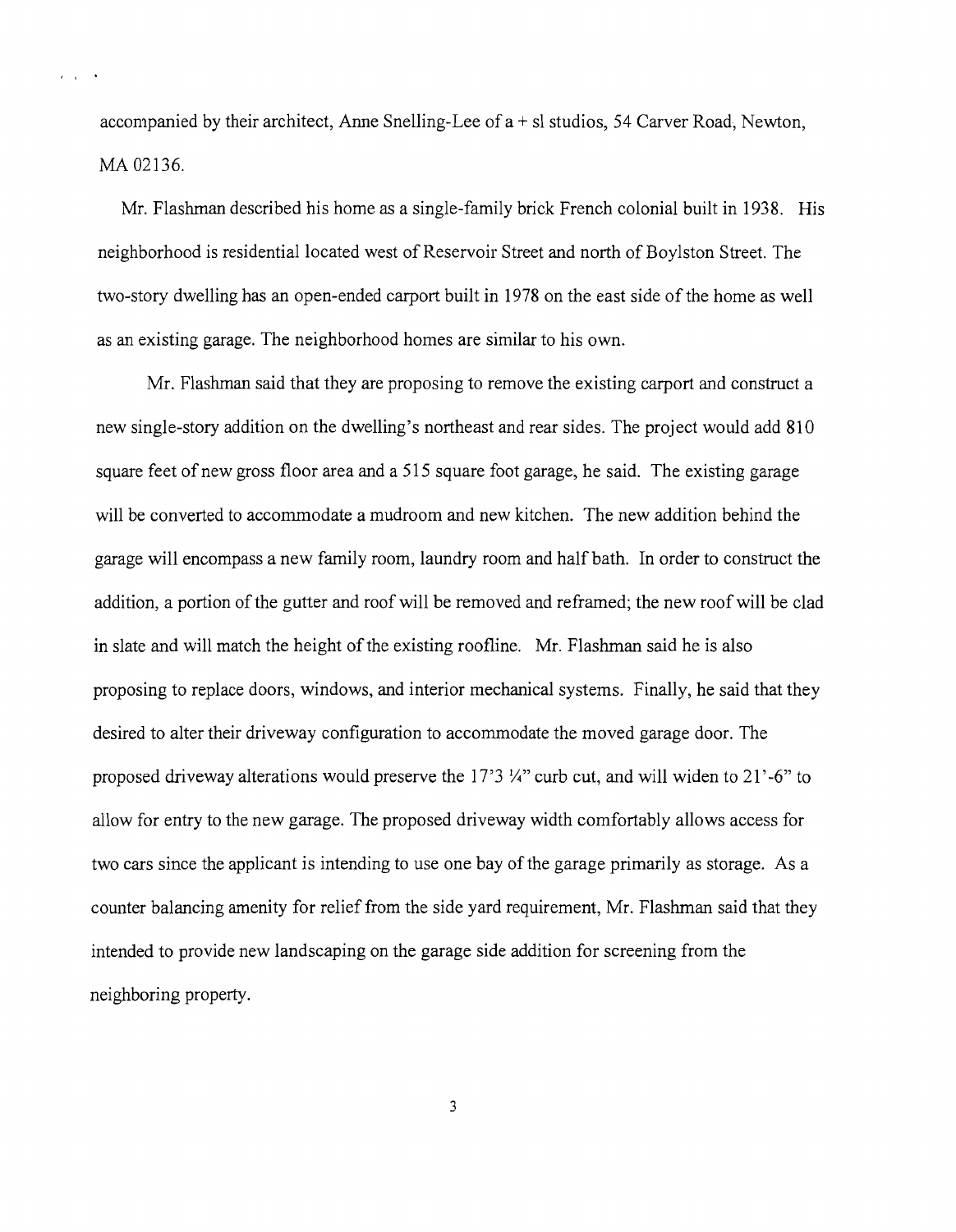The Chairman asked whether anyone in attendance wished to speak in favor of or against the

proposed relief. No one rose to speak.

. , .

Courtney Synowiec, Planner, delivered the findings of the Planning Board.

**November 20, 1978, Board of Appeals Decision case #2263 – The Board of Appeals voted to** allow Mary E. Merritt and her husband, owners of 140 Fairway Road, to construct a 20 ft. by 12 ft. carport next to their garage. The applicants had to park their cars beside the home since the garage was too small for their cars.

**Section 5.09.2.j** – Design Review: Any exterior addition for which a special permit is requested is subject to the design review standards listed under Section 5.09.4(a-l). All the conditions have been met, and the most relevant sections of the design review standards are described below:

- a) Preservation of Trees and Landscape: The proposed addition would remove a tree and relocate a tree/bush.
- b) Relation of Buildings to Environment: The proposed addition is not anticipated to cause shadowing on neighboring buildings as the addition is single-story and the height of the dwelling would remain unchanged. The addition should relate harmoniously to the landscape.
- c) Relation of Buildings to the Form of the Streetscape and Neighborhood: The proposed addition is consistent in style with the existing dwelling as well as with neighboring dwellings.
- d) Open Space: The applicant is proposing to make improvements to the landscaped areas in the side yard near the garage.
- e) Circulation: The proposal will retain the existing driveway and is not anticipated to impact circulation.

**Modification to BOA Decision case #2263, November 20,1978:** The Board met and determined that the proposal to build a carport meets the environmental impact and design review standards of Section 5.09. *Modification required.* 

## **Section 5.43** - Exceptions to Yard and Setback Regulations

### **Section 5.60 –** Side Yard Requirements

| <b>Dimensional Requirements</b> | Reauired | Existina | Proposed | Relief           |
|---------------------------------|----------|----------|----------|------------------|
|                                 |          |          |          | Special          |
| Side Yard Setback               |          | 6.8      | C.       | permit/Variance* |
| $-$                             |          |          |          | . .              |

\*Under **Section 5.43,** the Board of Appeals may waive by special permit yard and setback requirements if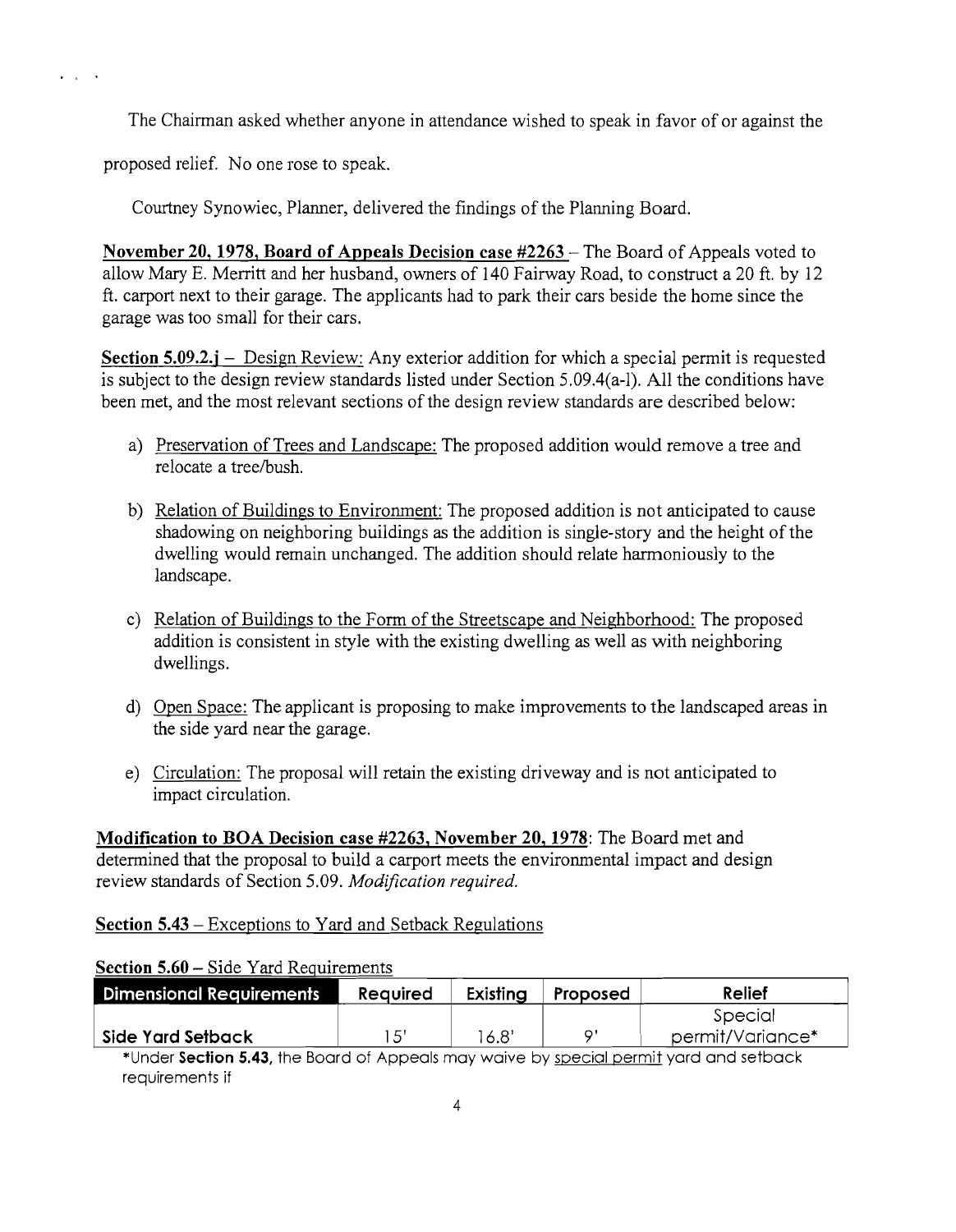counterbalancing amenities are provided. As a counterbalancing amenity, the applicant is proposing to provide new landscaping on the garage side addition for screening from the neighboring property.

· , .

Ms. Synowiec reported that the Planning Board was generally supportive of the proposal to construct an enclosed garage addition. The Board believed that an enclosed garage will be a visual improvement from the carport and will be more consistent with the character of the home. However, the Planning Board had some concerns with regard to the window selection on the front elevation. The Planning Board would like the applicant to install windows with divided lights on the garage and the window opening immediately adjacent to the garage. The Board noted that the applicant originally proposed to construct a much wider driveway and is pleased the applicant revised their plans to minimize asphalt by removing a section of the existing driveway and converting it to a landscaped planter with a walkway. Finally, the Planning Board noted that the majority of the work on this project will not be visible from the street and the removal of the carport will be a substantial improvement to the streetscape. Therefore, the Planning Board approves the plans and elevations by Anne E. Snelling-Lee, Registered Architect, dated May 24, 2011 and site plan by Jolm R. Hamel, Registered Land Surveyor, dated April 11, 2011, subject to the following conditions:

- 1. Prior to the issuance of a building permit, final elevations indicating windows with divided lights on the front fayade, all necessary dimensions and materials shall be submitted subject to the review and approval of the Assistant Director of Regulatory Planning.
- 2. Prior to issuance of a building permit, the applicant shall submit a final landscaping plan indicating all counterbalancing amenities to the Assistant Director of Regulatory Planning for review and approval.
- 3. Prior to the issuance of a building permit, the applicant shall submit to the Building Commissioner for review and approval for conformance to the Board of Appeals decision: 1) a final site plan stamped and signed by a registered engineer or land